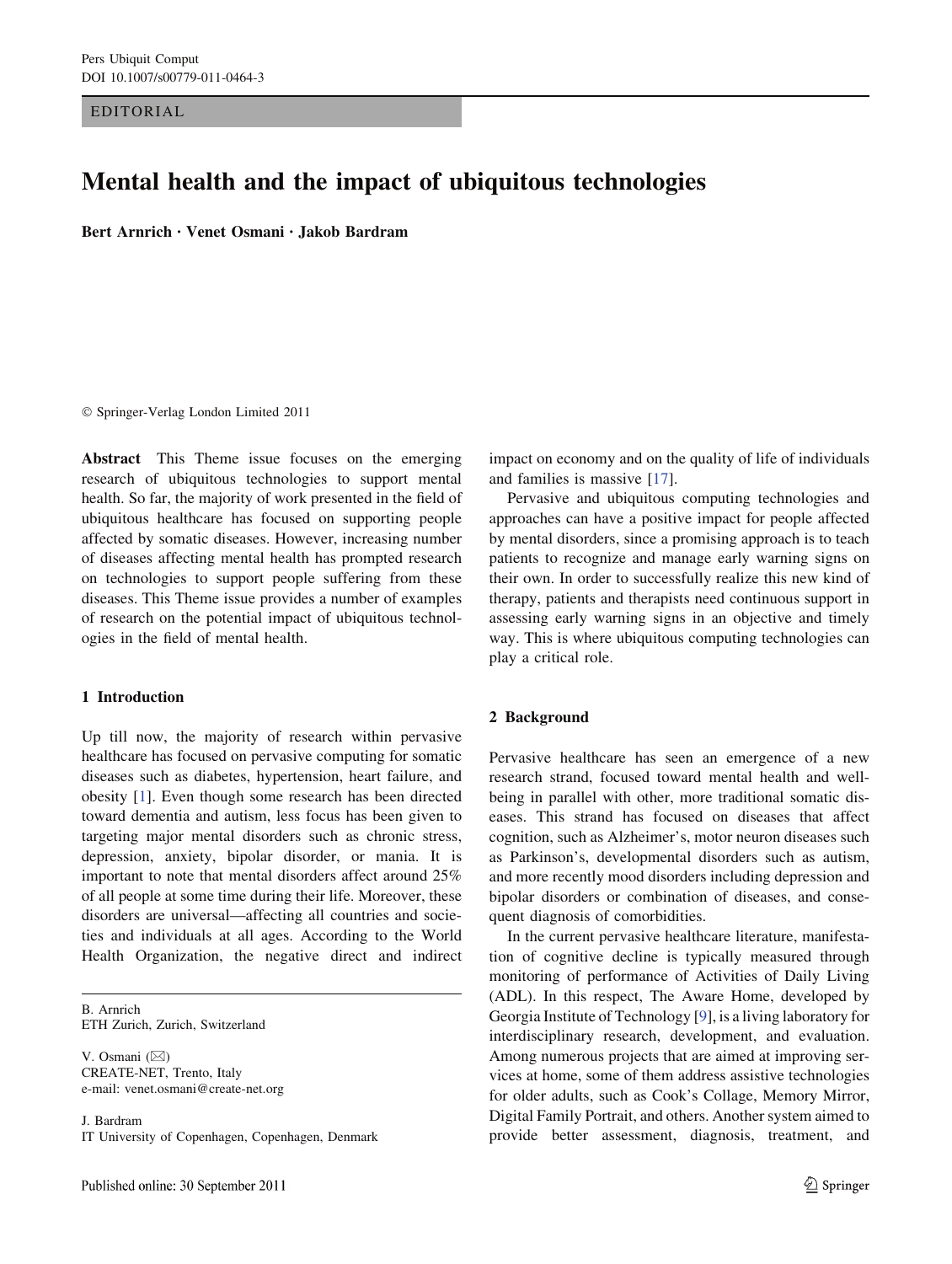evaluation of behavioral problems for the elderly is developed at the Carnegie Mellon University [\[15](#page-2-0)]. The authors emphasize the importance of close and continuous monitoring that provides the specialists with better assessment of individual's behavior and allows them for more appropriate interventions. Kaye [[7\]](#page-2-0) argues that for the purpose of dementia prevention, it is intrinsic to enable the detection of trajectories of change over many years and to get deeper into sensitive domains such as determining the information about increasing variability in patients' behavior.

A number of research works have investigated motor neuron diseases such as Parkinson's patients where wearable assistive technology that allows patients to recover from gait freezing has been investigated [\[2](#page-2-0)]. Automated administration of wolf motor function to determine the functional ability of the paretic and non-paretic limbs of post-stroke patients has been researched, and a successful feasibility study has been reported [[16\]](#page-2-0). Monitoring of dressing activity for after-stroke patients and patients who experience difficulties due to cognitive impairment has similarly been investigated [\[12](#page-2-0)].

Development disorders have been in focus of pervasive healthcare research for some time. One of the well-known works in this area is by Abowd et al. [[8\]](#page-2-0), who describe a system enabling support for caregivers of autistic children. Furthermore, research has been investigating technology to aid autistic adolescents learn to recognize facial expressions [[11\]](#page-2-0). In the same area, work has investigated the link between the use of interactive robots and increased social activity in children with autism spectrum disorder [\[4](#page-2-0)].

In the traditional medical research, various studies on correlating mental disease symptoms with objective physiological and behavioral measures have been conducted. Most of these studies were performed in clinical settings and not in the natural environment of the patient. There have been various studies on correlating depression with measures such as skin conductance response, heart rate, and temperature. Research has shown that the autonomic branch of the central nervous system mediates both skin conductance response and heart activity [[5\]](#page-2-0). Patients with depression exhibit an increased baseline heart rate compared with non-depressed subjects [\[10](#page-2-0)]. There have been many studies involving continuous monitoring of heart rate rhythms for psychiatric illnesses, which found that depression patients exhibit a rising heart rate pattern during sleep, explaining an early awakening phenomenon that has been observed in these patients [[6\]](#page-2-0).

In cognitive behavioral therapy (CBT), software tools were developed to help patients follow a particular therapy [\[13](#page-2-0)]. Recently, therapy-related applications that run on handheld devices such as PDAs have appeared, for instance, in the treatment for anxiety and depression [\[14](#page-2-0)]. As part of the SCOPE (Supporting Cognition Outlines on

Psychological Evaluation) project, handheld-based tools were developed to let therapists customize CBT to treat anxiety, depression, and associated disorders [[3\]](#page-2-0).

Finally, the European Commission has recently called for the development of ICT-based solutions supporting persons suffering from stress, depression, bipolar disorders, or other mental disorders (European Seventh Framework Program ICT-2009.5.1b). The commission asks for interdisciplinary research that addresses the parallel development of technological solutions, as well as new management or treatment models based on closed-loop approaches.

### 3 Theme issue

This Theme issue has selected five papers that deal with a range of mental health disorders, including stress, anxiety, bipolar disorder, and associated technologies, platforms, and services. Each of the papers is briefly presented in the paragraphs that follow.

3.1 Cross-validation of bimodal health-related stress assessment

Broek et al. present their research on the development of a voice-based ubiquitous stress assessment. A collective of 25 patients who suffer from post-traumatic stress disorder was investigated. Each patient participated in a storytelling (RT) and in a reliving (RT) session. Both sessions consist of a stress-provoking part and a happy part, respectively. Two instruments were chosen to assess the stress level of the patients at various points in time: (1) patient's speech features and (2) patient's subjective rating according to the Subjective Unit of Distress (SUD) as ground truth measure. A collection of statistical parameters derived from patient's speech features was employed to build 3 independent classifier systems: k-nearest neighbors, support vector machines, and multi-layer perceptron neural network. The discriminative power of the 3-classifier systems was evaluated on 2–10 levels of the SUD rating. As a result, it was shown that between 90 (2 SUD levels) and 39% (10 SUD levels) correct classification was achieved.

3.2 Monitoring of mental workload levels during an everyday life office-work scenario

Cinaz et al. investigate continuous monitoring of physiological signs related to prolonged high workload in order to prevent long-term health damage. The paper presents how mental workload levels in everyday life scenarios can be discriminated with data from a mobile ECG logger by incorporating individual calibration measures. An experimental design is presented that allows to induce three